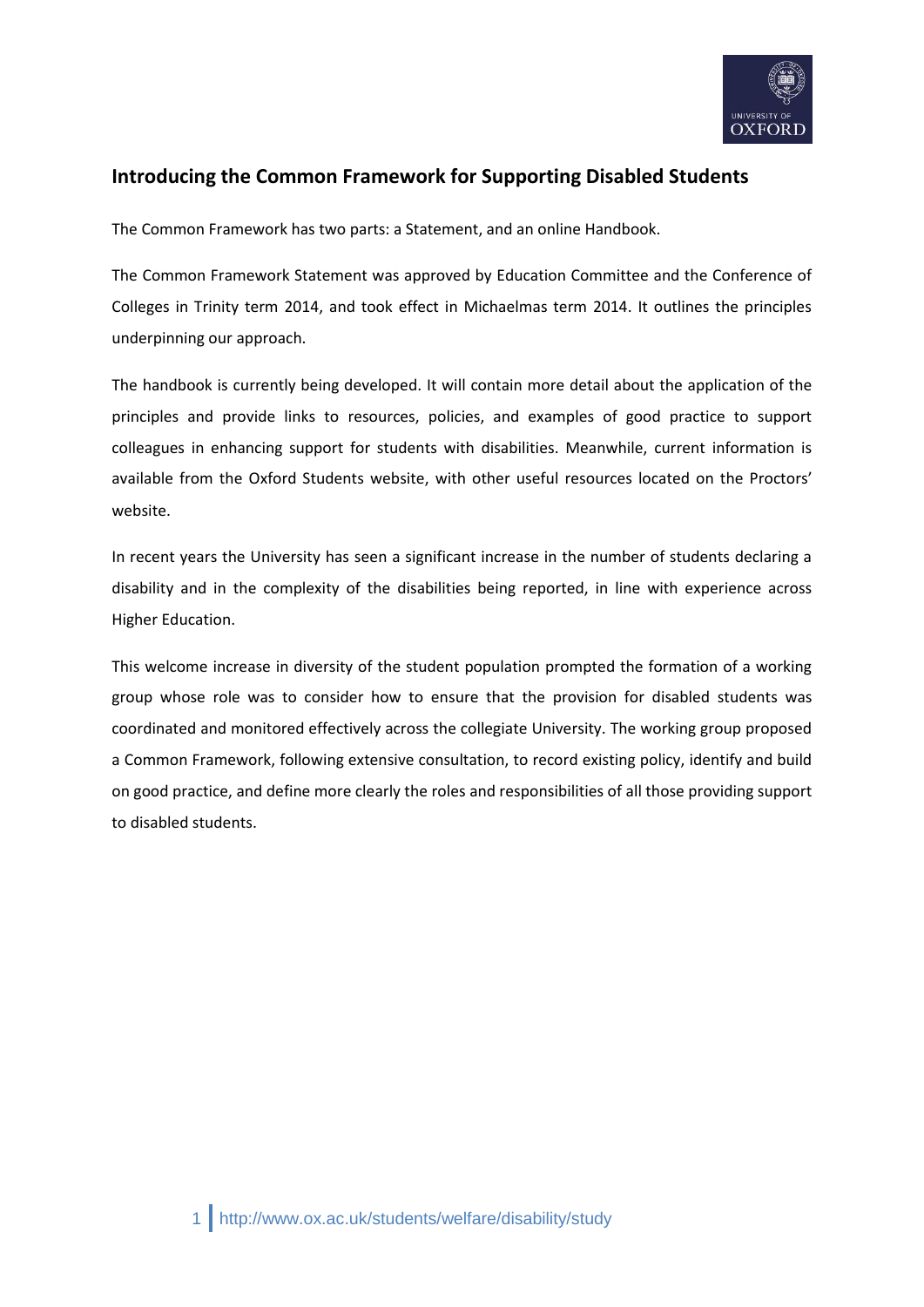

Working group on the provision for disabled students

# **Common framework for supporting disabled students**

# **Common framework statement**

# **1. Context and Background**

Responsibility for meeting the needs of disabled students is shared across the collegiate University, with four parts taking a leading role: the Disability Advisory Service, the colleges, departments/faculties, and the Proctors. Together, they support disabled students throughout their University career, including the admissions process, teaching and learning, examinations, and wider social and recreational provision. The particular roles and responsibilities of the constituent parts of the University are identified in the Common Framework, but the guiding principles that underpin the Framework are relevant and applicable to all.

This Common Framework has been developed in the light of wide consultation across the collegiate University, led by the Working Group on the Provision for Disabled Students. It defines, and builds on current good practice, and sets out the guiding principles that underpin the procedures for supporting disabled students. It aims to improve the sharing of information, clarity of the roles and responsibilities of each body, and the consistency of provision.

The statement will be supported by a detailed Handbook which will provide further discussion of the key parts of the Framework summarised in this Statement and detailed guidance on the interpretation and application of the points outlined below.

This framework was ratified in Trinity term 2014.

## **2. Definitions**

The following key terms are used in this Framework: **disability**, **competence standards** and **reasonable adjustments**. These terms are underpinned by the Equality Act (2010), details of which are included in the Handbook. The Act requires all universities not to discriminate against disabled students. This includes a duty to make reasonable adjustments to ensure that disabled students are not put at a substantial disadvantage in comparison with students who are not disabled.

## **3. Principles and Objectives**

#### **a) Guiding Principles**

**The collegiate University shall apply the following guiding principles in respect of its disabled students:**

i. That the collegiate University will seek to demonstrate exemplary inclusive practice in relation to disabled students.

2 http://www.ox.ac.uk/students/welfare/disability/study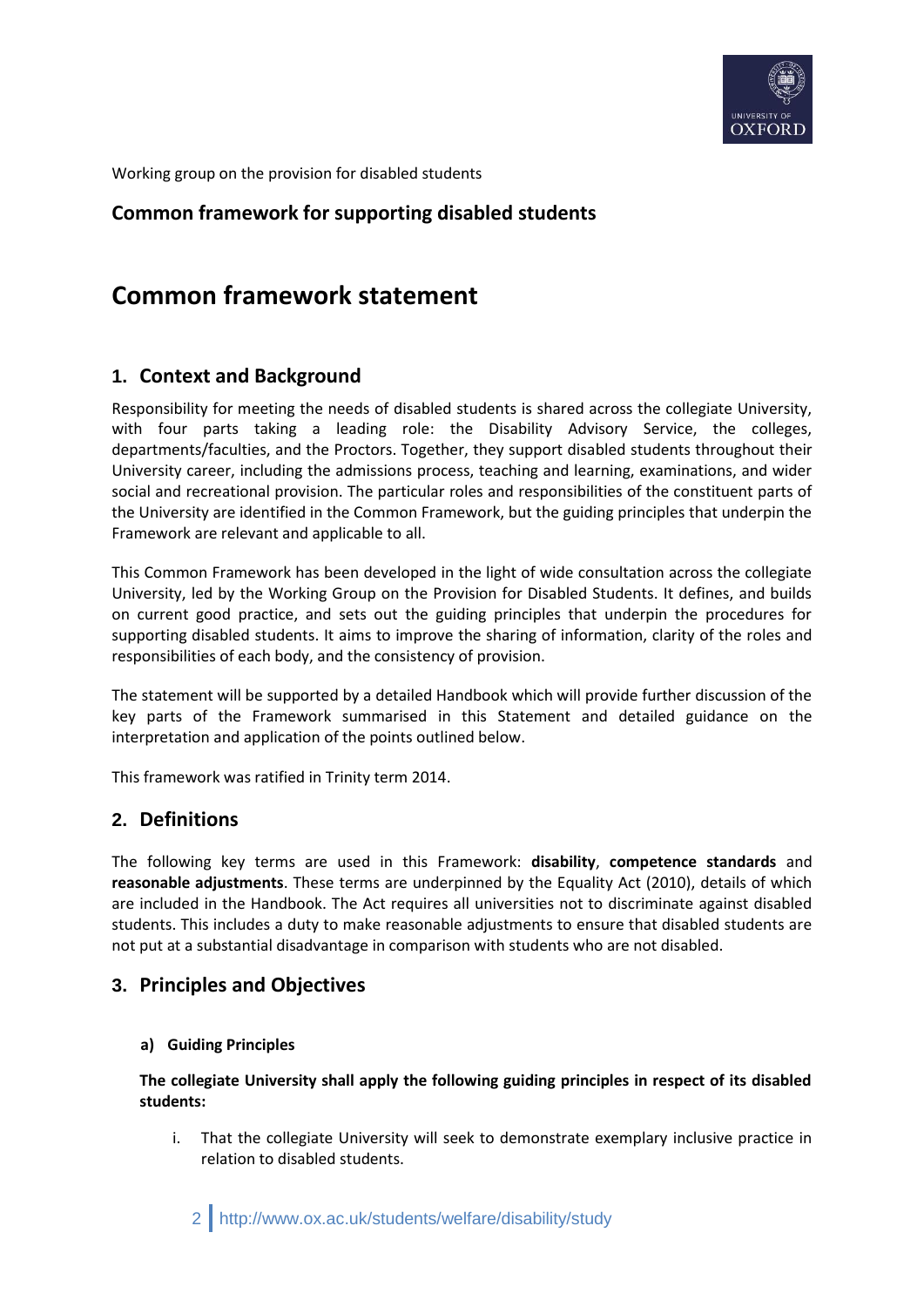

ii. That the collegiate University will comply with all applicable legislation,<sup>1</sup> and follow the guidance outlined in University policies and relevant external publications, $^2$  noting the requirement to make reasonable adjustments insofar as they do not compromise the integrity of academic competence standards.

#### **b) Operational Principles**

#### **Procedures relating to disabled students should be informed by our guiding principles and the following high-level objectives:**

- i. That the collegiate University will adopt an **anticipatory<sup>3</sup>** approach, in line with requirements of the Equality Act, and think ahead about the range of adjustments that might reasonably be made for potential students without needing reference to individual student cases.
- ii. That the collegiate University will use and further develop efficient **communication** systems to share information about disabled students in order to provide coordinated support. This will be carried out in accordance with the Data Protection Act 1998 and will also recognise the requirement to respect confidentiality and the need for sensitivity during the legitimate sharing of information. (Further information about the use of student personal data is at *[www.ox.ac.uk/students/data\)](http://www.ox.ac.uk/students/data).*
- iii. That the **Disability Advisory Service** (DAS) will play a central role in assessing student need and making recommendations for reasonable adjustments to remove disability-related barriers including working in collaboration with, and providing advice and guidance for, students, colleges, departments and other relevant sections of the collegiate University.
- iv. Each College<sup>4</sup> and faculty/department should designate a senior member of staff to take a lead role in disability-related matters (known as the '**Disability Lead**'). This person should have strategic oversight of provision for disabled students within their college or department and will report to the relevant responsible body as set out below.<sup>5</sup> The Disability Lead will hold sufficient seniority to ensure that provisions for disabled students are made; s/he should normally be a full member of the responsible body. Each college and faculty/department may also appoint one or more members of staff to coordinate and oversee implementation of provision for disabled students (the '**disability coordinator**'). This person, or their delegate, must also be in a position to ensure that adjustments necessary to meet the day-to-day needs of disabled students are put in place**.**
- v. That a **collaborative** approach will be adopted by those staff supporting disabled students to facilitate the smooth and coherent implementation of reasonable adjustments. Within this collaborative context, the lead responsibility for maintaining oversight throughout a student's studies will be taken by colleges in the case of undergraduates, and by departments/faculties in the case of graduates, in close consultation with DAS.

<sup>-</sup> $1$  Equality Act (2010), Data Protection Act (1998), Technical Guidance of Further and Higher Education (2012).

<sup>2</sup> Education Committee Guidance – Framework for Supporting Students with Disabilities; University's Equality Policy (Sections 1 and 6), University's Strategic Plan; Oxford's Access Agreement with OFFA; QAA Code of Practice

<sup>&</sup>lt;sup>3</sup> Meaning that the collegiate University will think in advance (and on an ongoing basis) about what disabled people with a range of impairments might reasonably need. Further guidance on anticipatory duty is provided by the Equality and Human Rights Commission: http://www.equalityhumanrights.com/advice-and-guidance/service-users-guidance/the-duty-to-makereasonable-adjustments-to-remove-barriers-for-disabled-people/

<sup>&</sup>lt;sup>4</sup> Where reference is made to a college this includes Permanent Private Halls

<sup>&</sup>lt;sup>5</sup> This would normally be Governing Body in colleges, Departmental Committee in MPLS/MSD or the Faculty Board in other divisions.